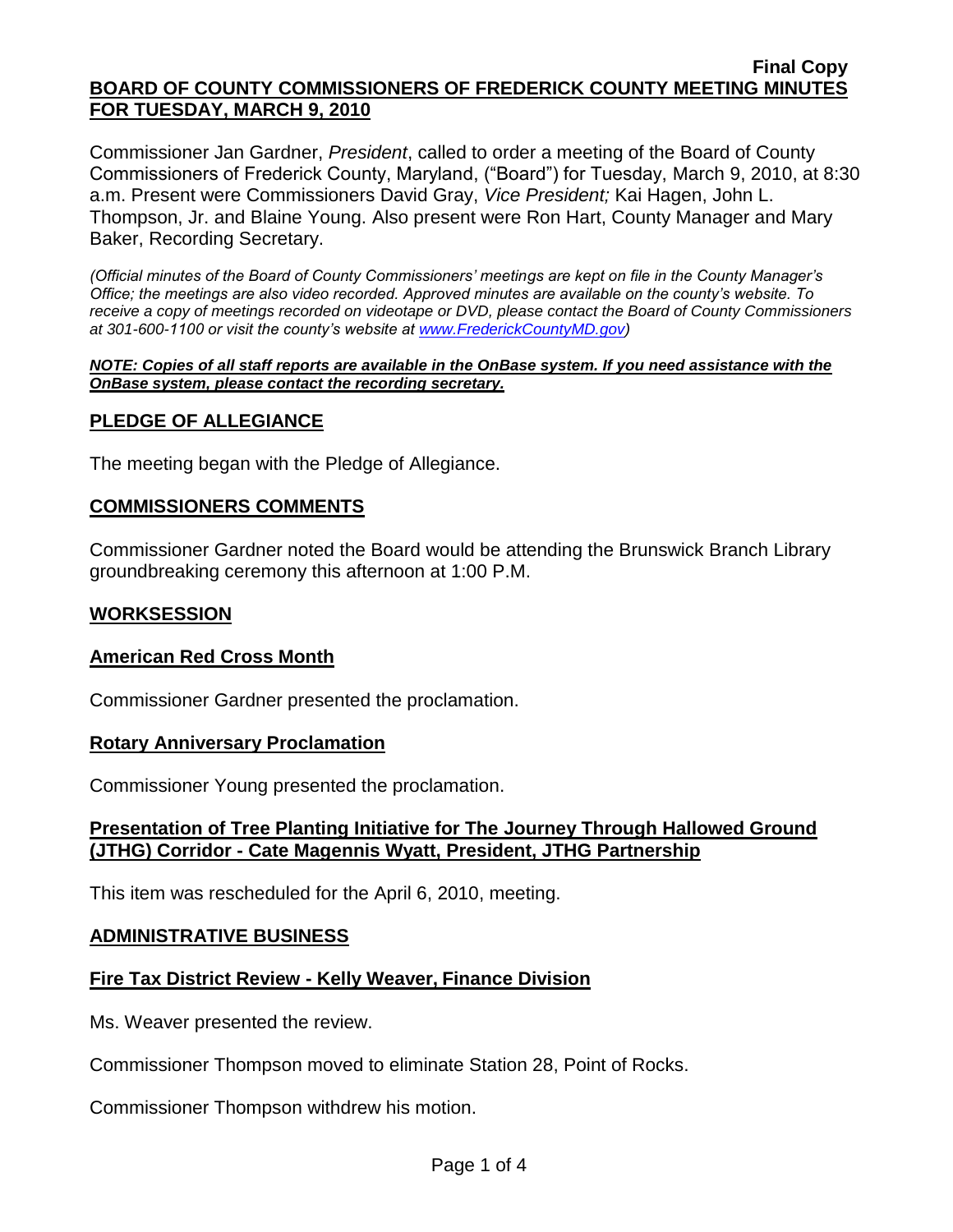Commissioner Thompson moved to revert back to a single fire tax rate throughout the county. There was no second to the motion.

Commissioner Gray moved to maintain the current tax structure. Commissioner Gardner seconded the motion that passed 3-2 with Commissioners Thompson and Young opposed.

Commissioner Gray moved to direct staff to look for long term solutions such as restructuring (of personnel), other models being used in various jurisdictions, and changes and alterations within the current structure and come back before the Board by August 1, 2010. Commissioner Hagen seconded the motion that passed 4-1 with Commissioner Thompson opposed.

Commissioner Thompson moved to reduce the salaries of the career staff within the urban fire tax districts. The motion failed 1-4 with Commissioners Gardner, Gray, Hagen and Young opposed.

(Commissioner Gray left the room.)

Commissioner Young moved to eliminate 80-90 firefighter positions. The motion failed 2-2 with Commissioners Gardner and Hagen opposed and Commissioner Gray absent.

(Commissioner Gray entered the room.)

# **Countywide Comprehensive Plan Update – Eric Soter and Jim Gugel, Planning Division**

For purposes of the following motions, these abbreviations will be used.

 **NPS – No Planned Service PS – Planned Service PUD – Planned Unit Development MXD – Mixed Use Development VC – Village Center LI – Limited Industrial GI – General Industrial GC – General Commercial ORI – Office, Research, Industrial NR – Natural Resources Ag/Rural – Agricultural/Rural A – Agricultural EI – Euclidian Institutional OS/Rec – Open Space/Recreation R-1 – Residential R-3 – Residential I – Institutional**

Staff reviewed the updates and revisited 2-2 votes from prior meetings.

Commissioner Gray moved to designate the Catoctin Zoo property, Tax Map 25, Parcels 0176, 0174, 0173, 0711 (front) and 0430 (rear), as A zoning with GC land use designation on the front parcels and A zoning with A land use designation on the rear parcel with the understanding an ordinance would be drafted to make the zoo property conforming. Commissioner Hagen seconded the motion that passed 5-0.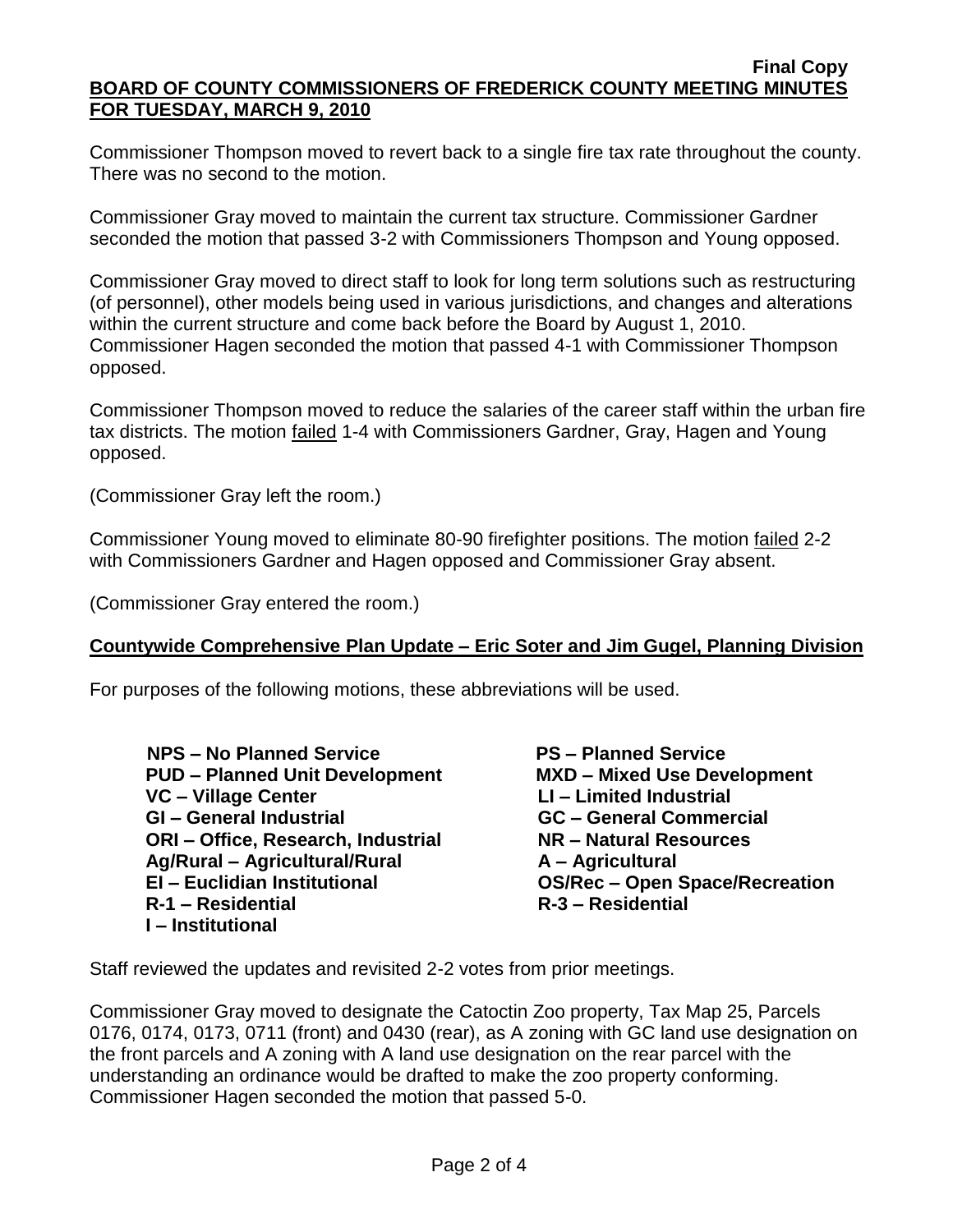#### **Final Copy BOARD OF COUNTY COMMISSIONERS OF FREDERICK COUNTY MEETING MINUTES FOR TUESDAY, MARCH 9, 2010**

Commissioner Young moved to put Ms. Kitty Smith's property, Tax Map 47, Parcel 193, back to its original designation of A zoning with NR land use designation. Commissioner Gardner seconded the motion that failed 2-3 with Commissioners Gray, Hagen and Thompson opposed.

Commissioner Young moved to designate Tax Map 56, Parcels 296, 390, 439, 207, 529, as LDR land use designation. The motion failed due to lack of a second.

Commissioner Hagen moved to designate the north portion of Tax Map 66, Parcel 401, west of the stream, as RC zoning with rural community land use designation and no changes to Parcel 219 or the remainder of Parcel 401. Commissioner Gray seconded the motion that passed 3-2 with Commissioners Gardner and Thompson opposed.

Commissioner Young moved to include the Easterday property, Tax Map 37, in the growth area and designate it A zoning with A land use designation. Commissioner Gardner seconded the motion that failed 2-3 with Commissioners Gray, Hagen and Thompson opposed.

Commissioner Young moved to designate Tax Map 79, Parcel 101, as A zoning with LDR land use designation. Commissioner Gardner seconded the motion that failed 2-3 with Commissioners Gray, Hagen and Thompson opposed.

Commissioner Young moved to place the Monrovia Town Center back on the map for zoning and land use designation.

Commissioner Thompson noted objection to the motion as this property was the subject of a pending lawsuit involving the county.

The motion failed due to lack of a second.

# **COMMISSIONERS COMMENTS**

None.

# **PUBLIC COMMENTS**

- **Steve Yinger**
- **Scott Miller, Esquire, Weinberg & Miller**

# **QUESTIONS – PRESS**

None.

# **ADJOURN**

The meeting adjourned at 12:30 p.m.